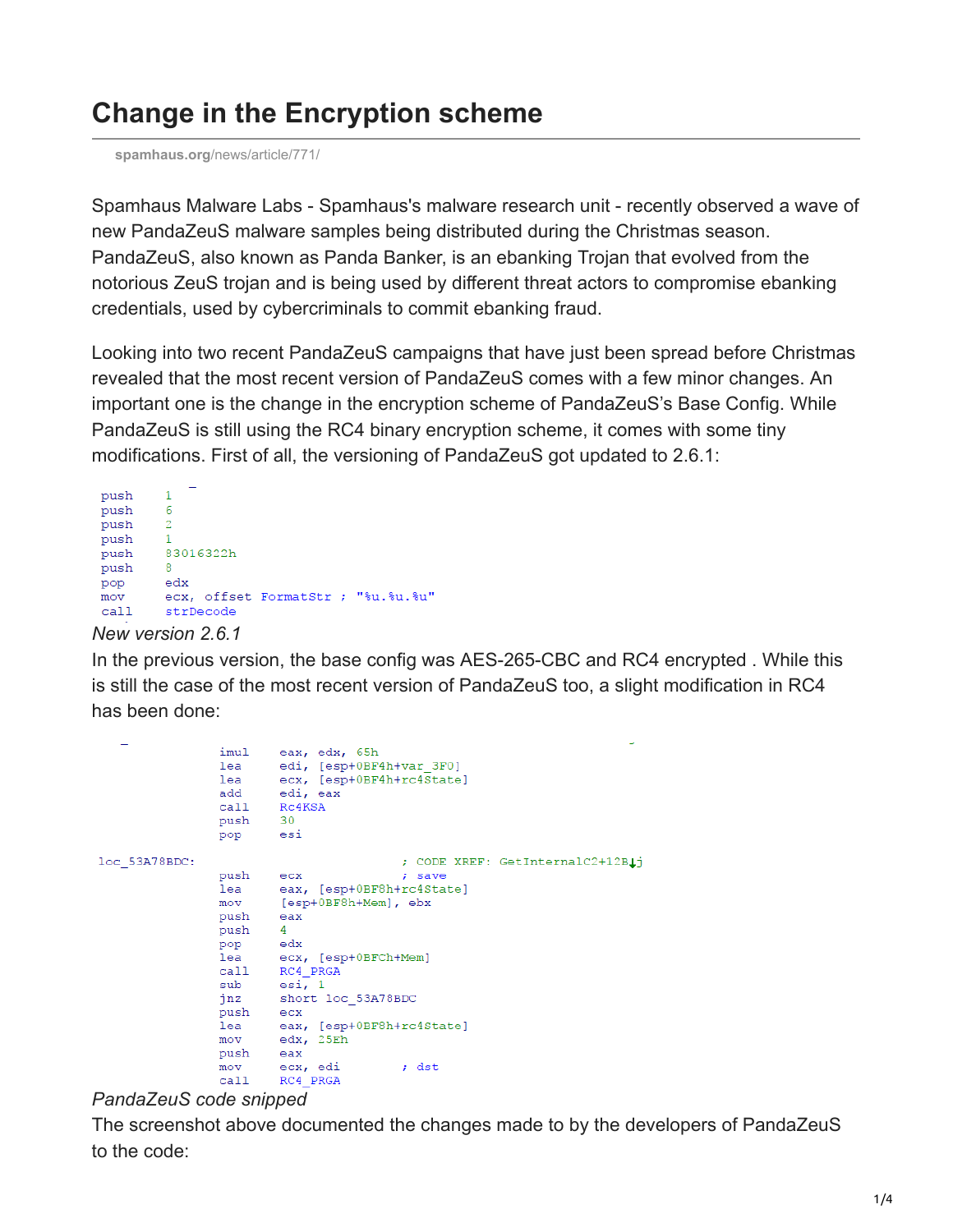- 1. Initial Key Stream Array is initialized
- 2. The State Array is modified 4 \* 30 times and the keystream value is omitted
- 3. Reusing the previous indexes, State Array is modified and keystream values obtained is XORed with encrypted byte.

This can be represented in Python code as:

```
for i in range(256):
      j = (j + S[i] + ord(key[i % len(key)])) % 256S[i], S[j] = S[j], S[i]i = j = 0for x in range(0, 30 * 4):
       i = (i + 1) % 256j = (j + S[i]) % 256S[i], S[j] = S[j], S[i]for p in data:
      i = (i + 1) % 256j = (j + S[i]) % 256S[i], S[j] = S[j], S[i]
```
While we can only speculate about the reason of this minor change in the encryption scheme of PandaZeuS, we suspect the intent behind this code change is to break malware extractors used by malware researchers to extract botnet controllers from PandaZeuS malware samples.

Looking into sinkhole data of one of these PandaZeuS campaigns shows that the botnet is mainly targeting English-speaking internet users: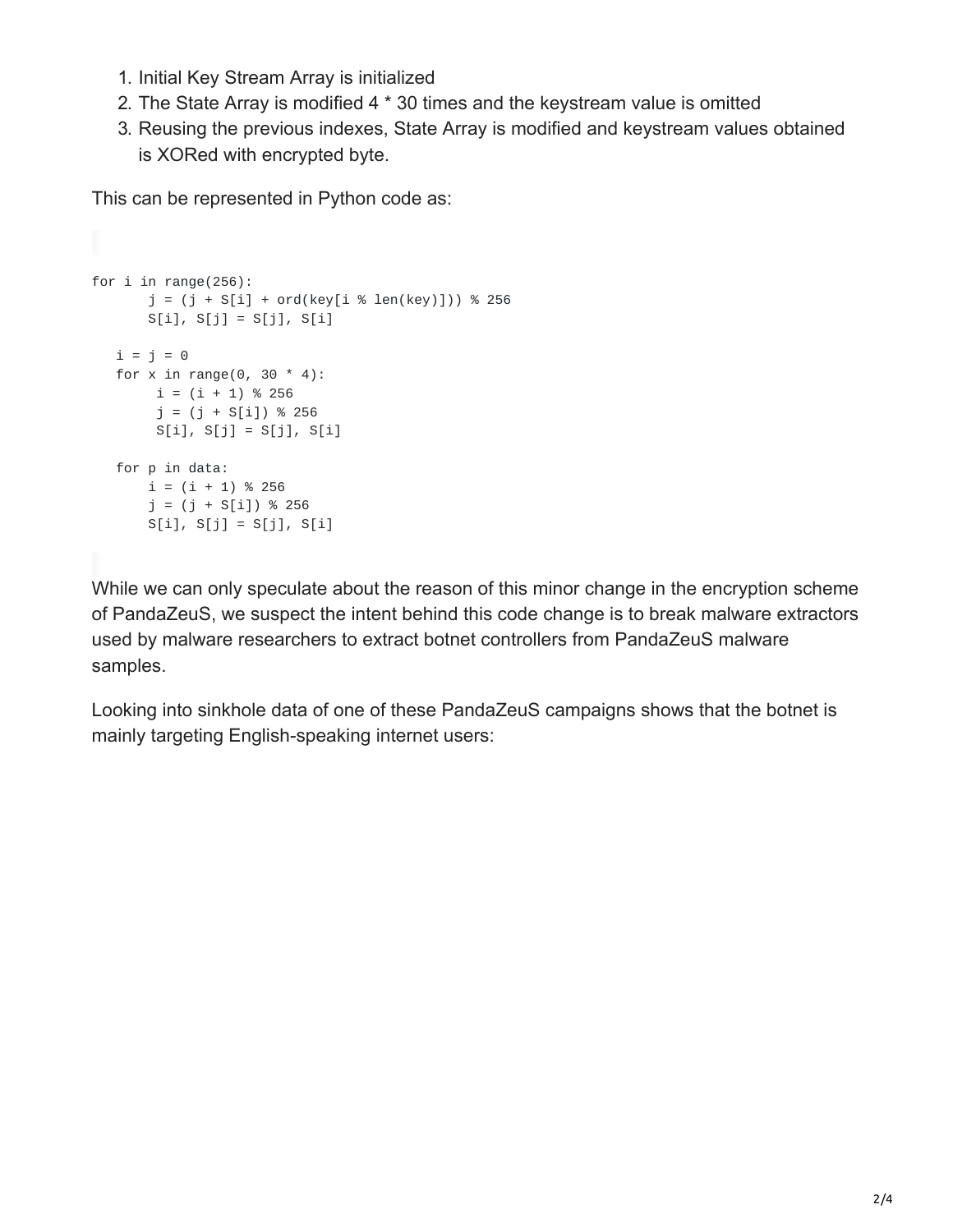PandaZeuS main targets (most infected countries)



In addition, the associated botnet domain names are poorly detected:

- [262d65fc7f47.tk VT detection rate: 2/66](https://www.virustotal.com/#/url/0d2db3113c5695ade52a99b9091f60e418dadc272777ba9bea32a00b439cfe19/detection)
- [922b031aac47.tk VT detection rate: 3/66](https://www.virustotal.com/#/url/17bc05d7363460ead2cff54c6030232e8f70de1c1529ad71e8e4e25f7d55a1cc/detection)

# **Indicators of Compromise (IOC)**

### **Campaign #1**

PandaZeuS botnet controller URLs:

```
hxxps://922B031AAC47.tk/2egublocatolaubhaqiec.dat
hxxps://262D65FC7F47.tk/3fefavyamzaosanocheyt.dat
hxxps://262D65FC7F98.ml/4uryctexaesleikbosoil.dat
hxxps://262D65FC7F10.ga/5texyiwkuoffokirefeub.dat
hxxps://262D65FC7F98.cf/6huqefeaplefoucvyudow.dat
Spamhaus RPZ):
```

```
262D65FC7F10.ga
262D65FC7F47.tk
262D65FC7F98.cf
262D65FC7F98.ml
922B031AAC47.tk
PandaZeuS botnet controllers (blocked by Spamhaus BCL):
```
89.18.27.155 94.156.128.207 155.94.67.27